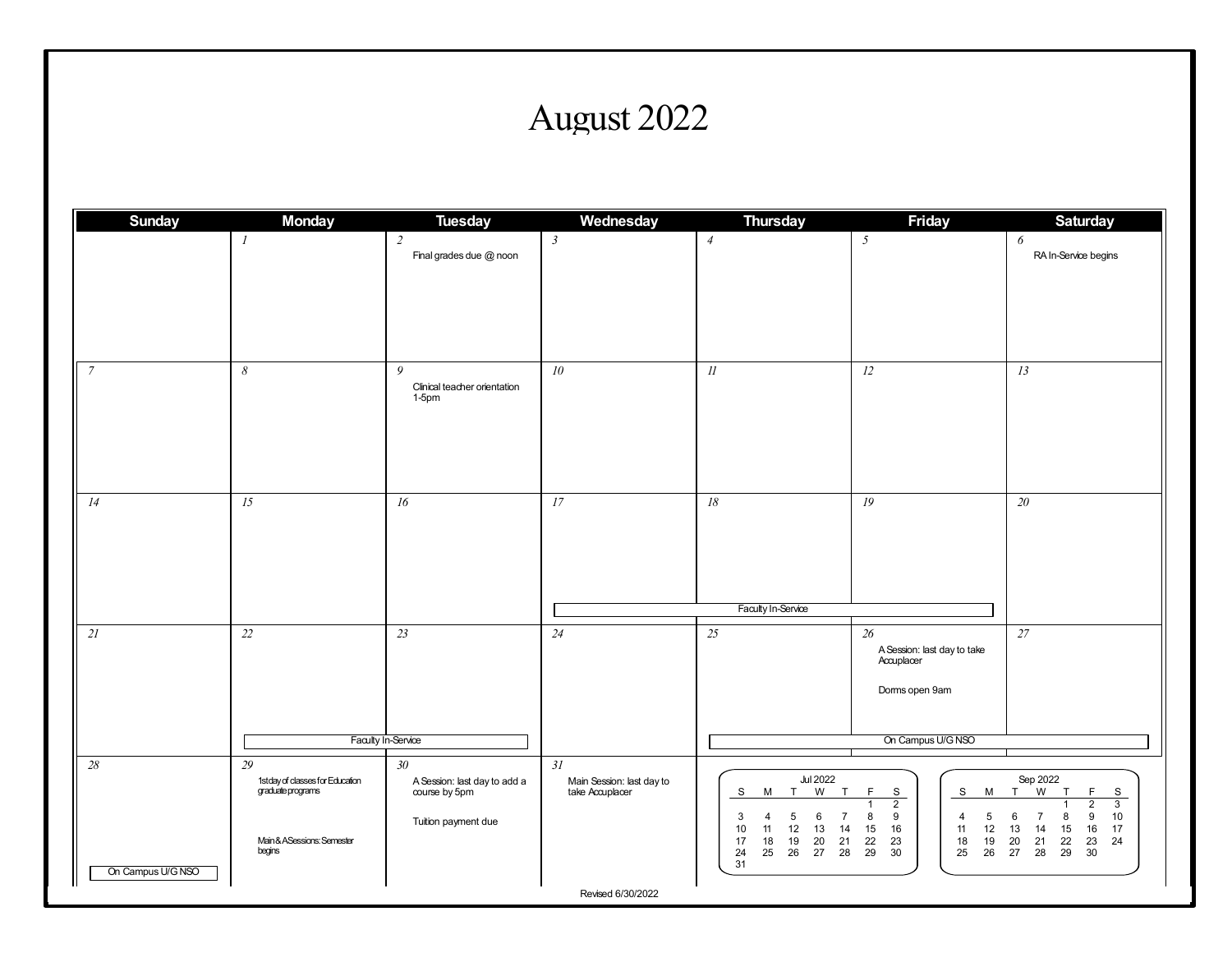## September 2022

| <b>Sunday</b>                                                                       | <b>Monday</b>                                                                                                                                                                                                                             | <b>Tuesday</b>                                                                                                                                                  | Wednesday                                                               | <b>Thursday</b>            | <b>Friday</b>                                                                                                                                                                            | <b>Saturday</b> |
|-------------------------------------------------------------------------------------|-------------------------------------------------------------------------------------------------------------------------------------------------------------------------------------------------------------------------------------------|-----------------------------------------------------------------------------------------------------------------------------------------------------------------|-------------------------------------------------------------------------|----------------------------|------------------------------------------------------------------------------------------------------------------------------------------------------------------------------------------|-----------------|
| S<br>М<br>$\overline{1}$<br>$\overline{7}$<br>8<br>14<br>15<br>22<br>21<br>29<br>28 | Aug 2022<br>W T<br>F<br>$\mathbf S$<br>T.<br>$\overline{2}$<br>$\overline{3}$<br>$5\overline{)}$<br>$\overline{4}$<br>6<br>11<br>9<br>10<br>12<br>13<br>16<br>17<br>18<br>19<br>20<br>25<br>26<br>27<br>23<br>24<br>30 <sup>°</sup><br>31 | Oct 2022<br>W<br>S<br>T<br>M<br>T<br>2<br>3<br>5<br>6<br>4<br>9<br>10<br>11<br>12<br>13<br>20<br>16<br>17<br>18<br>19<br>23<br>27<br>24<br>25<br>26<br>30<br>31 | F.<br>S<br>1<br>8<br>$\overline{7}$<br>15<br>14<br>22<br>21<br>29<br>28 | $\mathcal{I}$              | $\overline{2}$<br>A & Main Sessions: bill<br>approval ends @ noon<br>Main Session: last day to<br>add a course by noon                                                                   | $\mathfrak{Z}$  |
| $\overline{4}$                                                                      | 5                                                                                                                                                                                                                                         | 6                                                                                                                                                               | $\overline{7}$                                                          | $\boldsymbol{\mathcal{S}}$ | $\overline{Q}$<br>A&Main Sessions: last day to use book<br>vouchers<br>A&Main Sessions: last dayto withdraw<br>with 100% refund<br>Course rosters due by noon (on campus<br>dasses only) | 10 <sup>°</sup> |
| $\mathcal{U}$                                                                       | 12                                                                                                                                                                                                                                        | 13                                                                                                                                                              | 14                                                                      | 15                         | 16<br>A& Main Sessions: Online course<br>participation deadline<br>Main Session: last day to withdraw<br>with 75% refund                                                                 | 17              |
| $18\,$                                                                              | 19<br>Spring Clinical teaching<br>applications due                                                                                                                                                                                        | 20                                                                                                                                                              | 21                                                                      | 22                         | $23\,$<br>Main Session: last day to<br>withdraw with 50% refund                                                                                                                          | 24              |
| 25                                                                                  | 26<br>A Session: ECE request<br>period begins<br>Teacher Education program<br>appilcations due                                                                                                                                            | 27                                                                                                                                                              | 28                                                                      | 29<br>Homecoming           | 30 <sub>2</sub><br>Main Session: last day to withdraw with<br>25% refund<br>Main Session: Online course<br>participation deadline<br>Tuition payment due                                 |                 |
| Ш                                                                                   |                                                                                                                                                                                                                                           |                                                                                                                                                                 | Revised 6/30/2022                                                       |                            |                                                                                                                                                                                          |                 |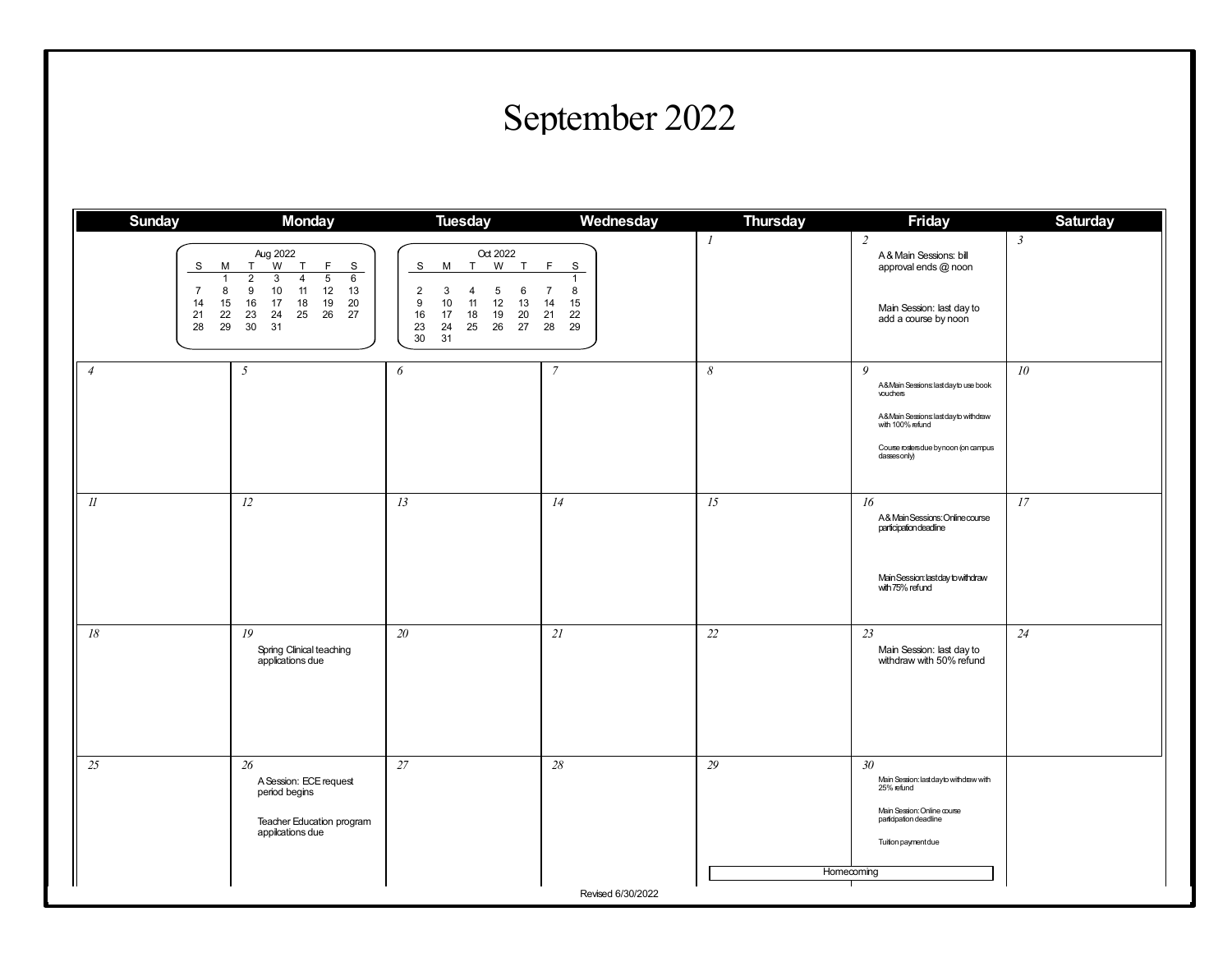#### October 2022

| <b>Sunday</b>                               | <b>Monday</b>                                                                                                                                                                     | <b>Tuesday</b>                                                                                                                                                                                                                                                                                                                  | Wednesday                                                                                                                                                                                                                                                                | <b>Thursday</b>                                                                                   | <b>Friday</b>                                                       | <b>Saturday</b> |
|---------------------------------------------|-----------------------------------------------------------------------------------------------------------------------------------------------------------------------------------|---------------------------------------------------------------------------------------------------------------------------------------------------------------------------------------------------------------------------------------------------------------------------------------------------------------------------------|--------------------------------------------------------------------------------------------------------------------------------------------------------------------------------------------------------------------------------------------------------------------------|---------------------------------------------------------------------------------------------------|---------------------------------------------------------------------|-----------------|
|                                             | S<br>М<br>$\frac{5}{12}$<br>$\frac{19}{26}$<br>4<br>11<br>$\begin{array}{c} 18 \\ 25 \end{array}$                                                                                 | Sep 2022<br>F<br>T<br>T<br>S<br>$\begin{array}{c}\n\phantom{0}3 \\ \phantom{0}10 \\ \phantom{0}17\n\end{array}$<br>$\begin{array}{c}\n\overline{2}\\9\\16\n\end{array}$<br>$\begin{array}{c} 6 \\ 13 \\ 20 \\ 27 \end{array}$<br>$\overline{7}$<br>$\frac{8}{15}$<br>22<br>29<br>14<br>$\frac{21}{28}$<br>$\frac{23}{30}$<br>24 | Nov 2022<br>T W<br>T<br>$\mathbf{s}$<br>М<br>T<br>$\overline{3}$<br>$\begin{array}{c}\n2 \\ 9 \\ 16\n\end{array}$<br>$\overline{7}$<br>$\frac{10}{17}$<br>$6$<br>$13$<br>$20$<br>$27$<br>$rac{8}{15}$<br>$rac{22}{29}$<br>14<br>$\frac{21}{28}$<br>$\frac{23}{30}$<br>24 | F<br>S<br>$\frac{6}{5}$<br>$\frac{12}{19}$<br>$\frac{19}{26}$<br>$\overline{4}$<br>11<br>18<br>25 |                                                                     | Homecoming      |
| $\overline{c}$                              | $\mathfrak{Z}$<br>A Session: course<br>evaluations begin in<br>Blackboard                                                                                                         | $\overline{4}$                                                                                                                                                                                                                                                                                                                  | 5                                                                                                                                                                                                                                                                        | 6                                                                                                 | $\overline{7}$<br>University Friday                                 | 8               |
| 9                                           | 10 <sup>°</sup><br>1st dayof second placement for dualplacement<br>teachers<br>A Session: ECE request period ends<br>A Session: last dayto withdrawfrom a course<br>Offces closed | $_{II}$<br>B Session: fall course selection &<br>bill approval begins<br>Faculty In-Service<br>Main Session: Grad & U/G Fall Break                                                                                                                                                                                              | 12                                                                                                                                                                                                                                                                       | 13                                                                                                | 14<br>A Session ends<br>A Session: course<br>evaluations end        | 15              |
| 16                                          | 17<br>Spring book adoptions due<br>by 5pm                                                                                                                                         | $18\,$<br>A Session: final grades due<br>by noon                                                                                                                                                                                                                                                                                | 19<br><b>Teacher Education</b><br>Committee mtgs. 3-5pm                                                                                                                                                                                                                  | 20                                                                                                | 21<br>B Session: last day to take<br>Accuplacer<br>Fall Campus Days | 22              |
| 23                                          | 24<br><b>B</b> Session begins<br>Main Session: ECE request<br>period begins                                                                                                       | 25<br>B Session: last day to add a<br>course by 5pm                                                                                                                                                                                                                                                                             | 26<br>B Session: bill approval ends<br>$@$ noon                                                                                                                                                                                                                          | 27                                                                                                | 28<br>A Session: ECE period ends                                    | 29              |
| 30 <sup>°</sup><br>Tuition payment due<br>Ш | 31<br>Spring applications due<br>(ACP, Post-Bacc & School<br>Couns)                                                                                                               |                                                                                                                                                                                                                                                                                                                                 | Revised 6/30/2022                                                                                                                                                                                                                                                        |                                                                                                   |                                                                     |                 |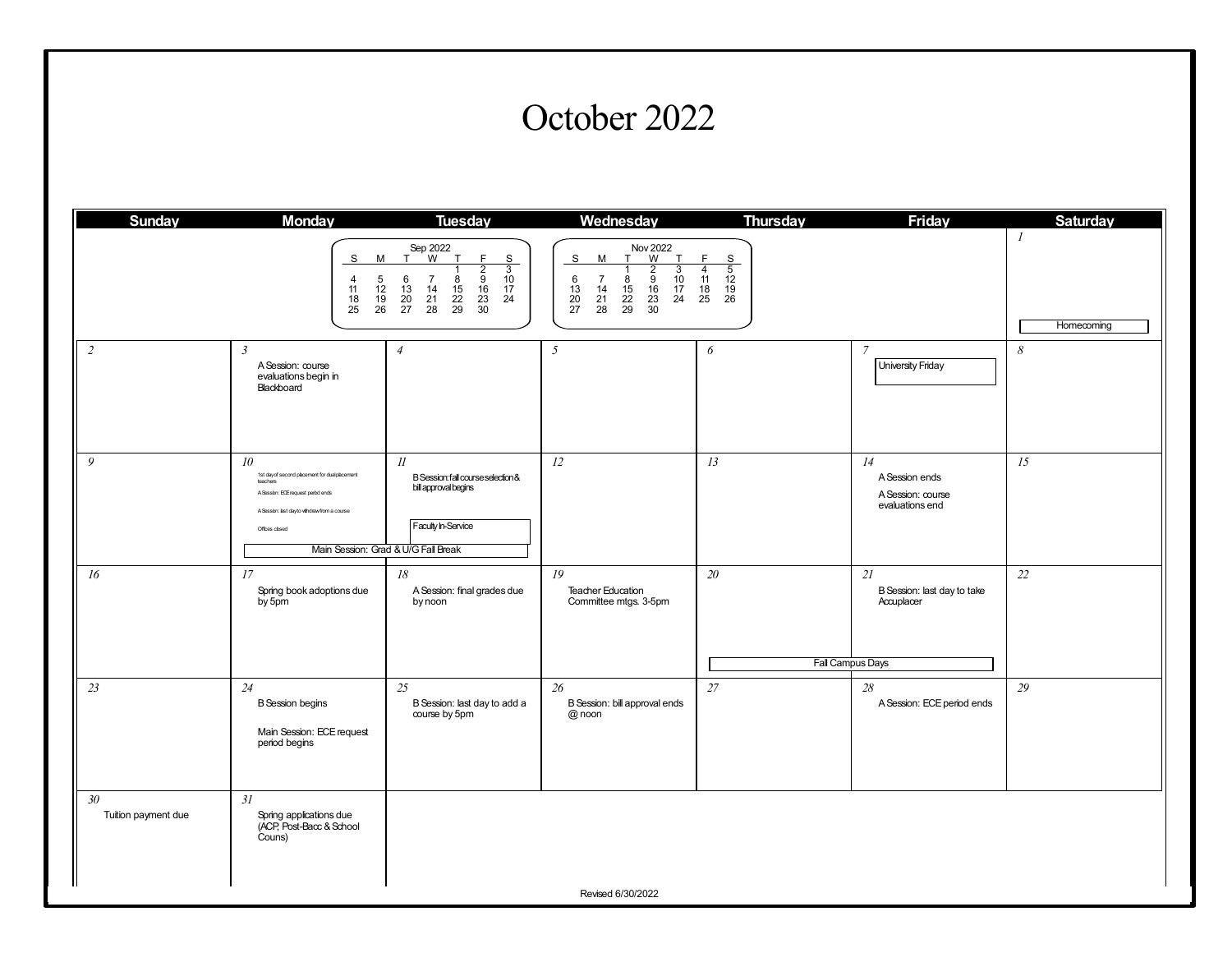#### November 2022

| <b>Sunday</b> | <b>Monday</b>                                                                                         | <b>Tuesday</b>                                            | Wednesday                                       | <b>Thursday</b>                                                                                                                                                              | <b>Friday</b>                                                                                                                                                                                       | <b>Saturday</b>                                                                                                                                                                                                |
|---------------|-------------------------------------------------------------------------------------------------------|-----------------------------------------------------------|-------------------------------------------------|------------------------------------------------------------------------------------------------------------------------------------------------------------------------------|-----------------------------------------------------------------------------------------------------------------------------------------------------------------------------------------------------|----------------------------------------------------------------------------------------------------------------------------------------------------------------------------------------------------------------|
|               |                                                                                                       | $\boldsymbol{l}$                                          | $\overline{c}$                                  | $\mathfrak{Z}$                                                                                                                                                               | $\overline{4}$<br>Academic Preview Day<br>B Session: last day to use book vouchers<br>B Session: last day to with draw with<br>100% refund<br>Main Session: Online course<br>participation deadline | 5                                                                                                                                                                                                              |
| 6             | $\overline{7}$<br>Teacher Ed Supervisory<br>Board mtg 4pm                                             | 8<br>A & Main Sessions: Spring<br>course selection begins | 9                                               | ${\it 10}$                                                                                                                                                                   | II<br>A Session: ECE grade due<br>B Session: Online course<br>participation deadline                                                                                                                | 12                                                                                                                                                                                                             |
| 13            | 14<br>A&MainSessions:course<br>evaluations begin in Blackboard<br>Education Committee mtg 10:15am     | 15<br>Spring syllabi due                                  | 16                                              | 17                                                                                                                                                                           | 18<br><b>University Friday</b>                                                                                                                                                                      | 19                                                                                                                                                                                                             |
| $20\,$        | 21<br><b>B</b> Session: ECE request<br>period begins                                                  | $22\,$                                                    | 23<br>Faculty In-Service<br>Offices dose @ noon | $24$<br>Thanksgiving Day                                                                                                                                                     | 25<br>Offices dosed<br>Thanksgiving Break - Main Session U/G & Grad.                                                                                                                                | 26                                                                                                                                                                                                             |
| 27            | 28<br>Main Session: ECE request<br>period ends<br>Main Session: last day to<br>withdraw from a course | 29                                                        | 30 <sup>°</sup><br>Tuition payment due          | Oct 2022<br>W<br>S<br>M<br>T<br>T<br>$\overline{2}$<br>5<br>3<br>6<br>4<br>10<br>12<br>13<br>9<br>11<br>16<br>17<br>18<br>19<br>20<br>23<br>24<br>25<br>26<br>27<br>30<br>31 | F<br>S<br>S<br>М<br>$\mathbf{1}$<br>$\overline{7}$<br>8<br>5<br>$\overline{4}$<br>14<br>15<br>12<br>11<br>19<br>21<br>22<br>18<br>28<br>29<br>25<br>26                                              | Dec 2022<br>W<br>$\top$<br>F<br>S<br>T<br>$\overline{2}$<br>3<br>$\mathbf{1}$<br>8<br>9<br>10<br>6<br>$\overline{7}$<br>13<br>14<br>15<br>16<br>17<br>21<br>22<br>23<br>20<br>24<br>28<br>29<br>27<br>30<br>31 |
|               |                                                                                                       |                                                           | Revised 6/30/2022                               |                                                                                                                                                                              |                                                                                                                                                                                                     |                                                                                                                                                                                                                |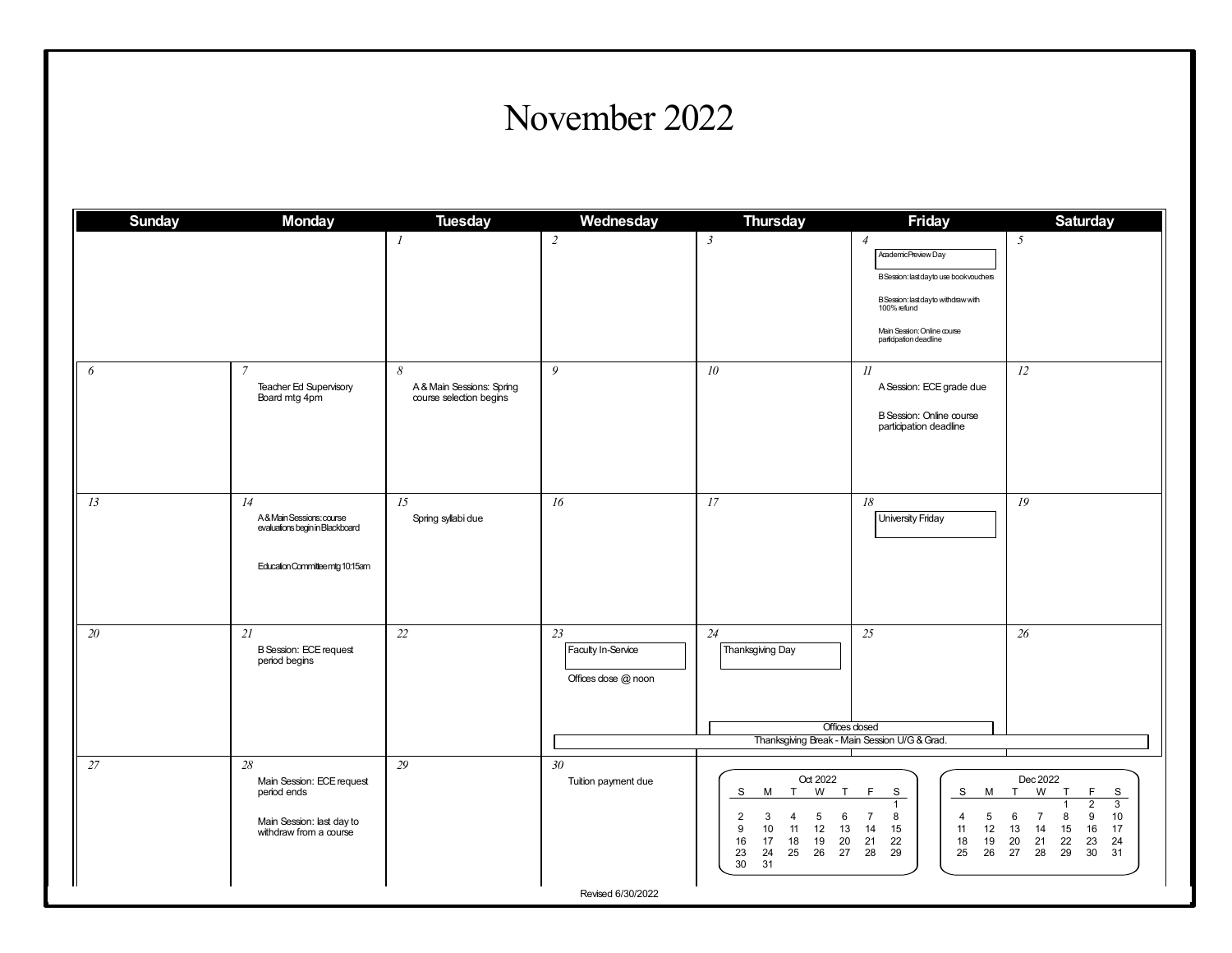#### December 2022

| <b>Sunday</b>            | <b>Monday</b>                                                                                                                                                                                                                                                                                                         | <b>Tuesday</b>                                                                                                                                                                                                                                      | Wednesday                                                                                       | <b>Thursday</b>                                       | <b>Friday</b>                                                       | <b>Saturday</b>            |
|--------------------------|-----------------------------------------------------------------------------------------------------------------------------------------------------------------------------------------------------------------------------------------------------------------------------------------------------------------------|-----------------------------------------------------------------------------------------------------------------------------------------------------------------------------------------------------------------------------------------------------|-------------------------------------------------------------------------------------------------|-------------------------------------------------------|---------------------------------------------------------------------|----------------------------|
| S<br>6<br>13<br>20<br>27 | <b>Nov 2022</b><br>W<br>$\mathsf F$<br>T<br>T<br>S<br>M<br>$\overline{\mathbf{3}}$<br>$\overline{5}$<br>$\overline{2}$<br>$\overline{4}$<br>$\mathbf{1}$<br>8<br>$\boldsymbol{9}$<br>$10$<br>11<br>$\overline{7}$<br>12<br>$15\,$<br>16<br>17<br>18<br>14<br>19<br>21<br>22<br>25<br>26<br>23<br>24<br>29<br>28<br>30 | Jan 2023<br>W<br>T<br>S<br>М<br>T.<br>$\overline{5}$<br>$\overline{2}$<br>$\overline{3}$<br>$\overline{1}$<br>$\overline{4}$<br>12<br>8<br>9<br>10<br>11<br>17<br>19<br>15<br>16<br>18<br>25<br>26<br>22<br>23<br>24<br>29<br>30 <sup>°</sup><br>31 | $\mathsf F$<br>S<br>6<br>$\overline{7}$<br>13<br>14<br>20<br>21<br>27<br>28                     | $\mathcal{I}$<br>Spring bill approval opens<br>@ noon | $\overline{2}$<br>B & Main Sessions: course<br>evaluations end      | $\mathfrak{Z}$             |
| $\overline{4}$           | $\mathfrak{I}$<br><b>B</b> Session: ECE request<br>period ends<br>B Session: last day to<br>withdraw from a course                                                                                                                                                                                                    | 6<br>B & Main Sessions:<br>graduating student grades<br>due by noon                                                                                                                                                                                 | $\overline{7}$<br>Last day of dinical teachig<br>Last day of practicum for<br>School Counseling | 8<br>Finals begin Tuesday @ 5pm                       | 9<br><b>B &amp; Main Sessions:</b><br>semester ends<br>Commencement | $10\,$<br>Dorms dose @noon |
| $I\!I$                   | 12                                                                                                                                                                                                                                                                                                                    | 13                                                                                                                                                                                                                                                  | 14                                                                                              | 15                                                    | 16                                                                  | 17                         |
|                          |                                                                                                                                                                                                                                                                                                                       | A & Main Sessions: final<br>grades due by noon                                                                                                                                                                                                      |                                                                                                 |                                                       |                                                                     |                            |
| $18\,$                   | 19                                                                                                                                                                                                                                                                                                                    | $20\,$                                                                                                                                                                                                                                              | 21                                                                                              | 22                                                    | 23<br>B Session: ECE period ends<br>Offices dose @ noon             | 24                         |
| 25<br>Christmas Day      | 26                                                                                                                                                                                                                                                                                                                    | 27                                                                                                                                                                                                                                                  | 28                                                                                              | 29                                                    | 30 <sup>°</sup><br>Tuition payment due                              | 31                         |
| $\parallel$              |                                                                                                                                                                                                                                                                                                                       |                                                                                                                                                                                                                                                     | Offices dosed                                                                                   |                                                       |                                                                     |                            |
|                          |                                                                                                                                                                                                                                                                                                                       |                                                                                                                                                                                                                                                     | Revised 6/30/2022                                                                               |                                                       |                                                                     |                            |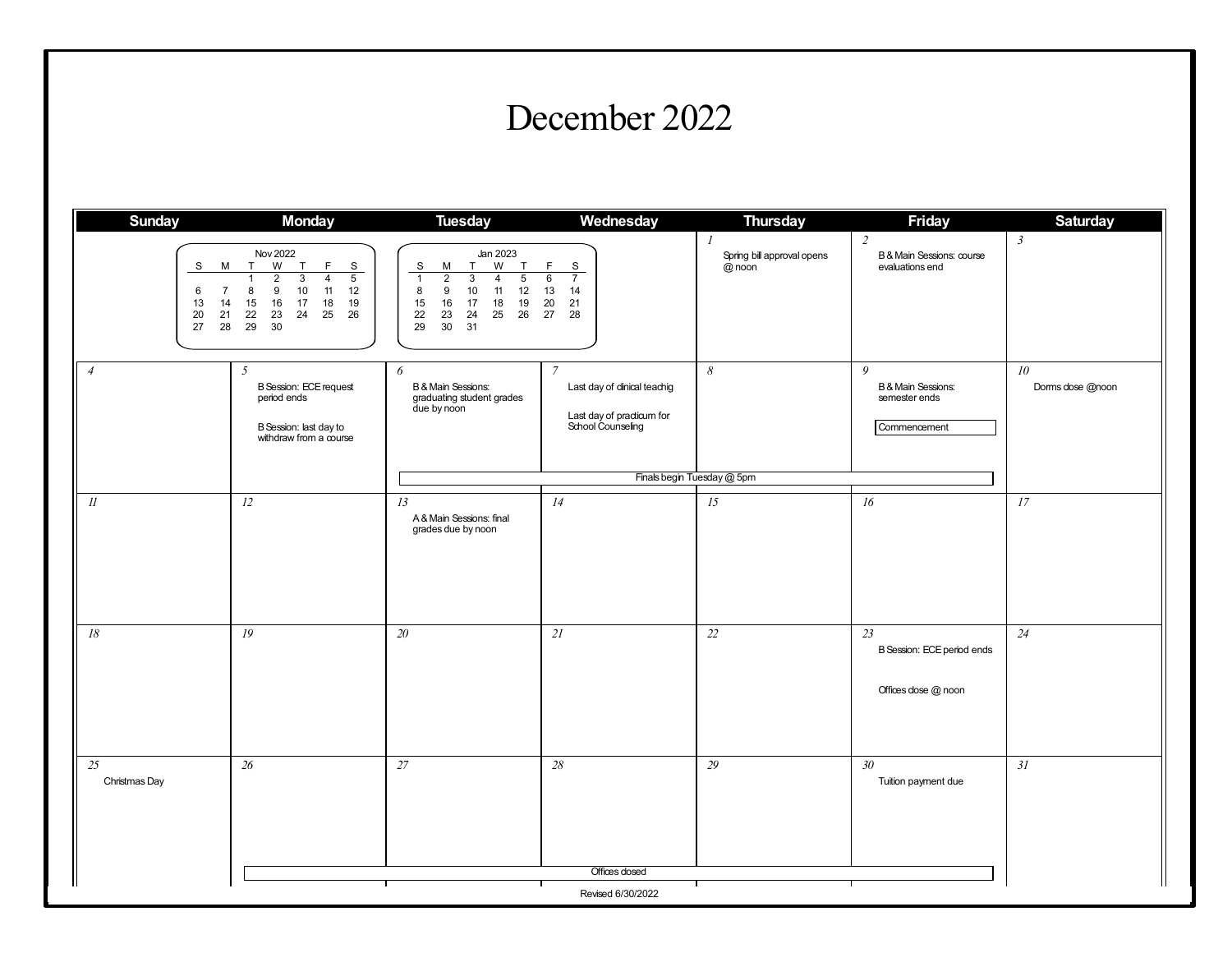## January 2023

| <b>Sunday</b>                   | <b>Monday</b>                                                        | <b>Tuesday</b>                                                   | Wednesday                                               | <b>Thursday</b>                                                                                                                                                             | <b>Friday</b>                                                                                                                                                      | <b>Saturday</b>                                                   |
|---------------------------------|----------------------------------------------------------------------|------------------------------------------------------------------|---------------------------------------------------------|-----------------------------------------------------------------------------------------------------------------------------------------------------------------------------|--------------------------------------------------------------------------------------------------------------------------------------------------------------------|-------------------------------------------------------------------|
| $\mathcal{I}$<br>New Year's Day | $\overline{c}$<br>Offices dosed                                      | $\mathfrak{Z}$                                                   | $\overline{4}$<br>Clinical Teacher orientation<br>1pm   | 5<br>Clinical teaching begins                                                                                                                                               | 6<br>A Session: last day to take<br>Accuplacer                                                                                                                     | $\overline{7}$                                                    |
|                                 |                                                                      |                                                                  |                                                         | Principal & School Couns<br>practicums begin                                                                                                                                | B Session: ECE grade due                                                                                                                                           |                                                                   |
|                                 |                                                                      |                                                                  |                                                         |                                                                                                                                                                             | Dorms open 9am                                                                                                                                                     |                                                                   |
|                                 |                                                                      |                                                                  |                                                         | Faculty In-Service                                                                                                                                                          | On Campus U/G NSO                                                                                                                                                  |                                                                   |
| $\boldsymbol{\delta}$           | 9<br>A& Main Session: semester<br>begins                             | 10 <sup>°</sup><br>A Session: last day to add a<br>course by 5pm | $_{II}$<br>Main Session: last day to<br>take Accuplacer | 12                                                                                                                                                                          | 13<br>A & Main Sessions: bill<br>approval ends @ noon                                                                                                              | 14                                                                |
| On Campus U/G NSO               | Main Session: Fall ECE<br>period ends                                |                                                                  |                                                         |                                                                                                                                                                             | Main Session: last day to<br>add a course by noon                                                                                                                  |                                                                   |
|                                 |                                                                      |                                                                  |                                                         |                                                                                                                                                                             |                                                                                                                                                                    |                                                                   |
| 15                              | 16<br>1stday of class for Teacher Ed<br>graduate programs            | 17                                                               | 18                                                      | 19                                                                                                                                                                          | 20<br>A&Main Sessions: last day to use book<br>vouchers                                                                                                            | 21                                                                |
|                                 | Main Session: no u/g or grad on<br>campus classes                    |                                                                  |                                                         |                                                                                                                                                                             | A&Main Sessions: last day to withdraw<br>with 100% refund                                                                                                          |                                                                   |
|                                 | <b>MLKDAY</b><br>Offices closed                                      |                                                                  |                                                         |                                                                                                                                                                             | Main Session: course rosters due by<br>noon (on campus dasses only)                                                                                                |                                                                   |
| $22\,$                          | 23<br>Clinical teaching applications<br>due                          | 24                                                               | 25                                                      | $26\,$                                                                                                                                                                      | 27<br>A&MainSessions:Onlinecourse<br>participation deadline                                                                                                        | $28\,$                                                            |
|                                 | Main Session: ECE grades<br>due                                      |                                                                  |                                                         |                                                                                                                                                                             | Main Session: last day to withdraw<br>with 75% refund                                                                                                              |                                                                   |
| 29                              | 30 <sup>°</sup>                                                      | 31                                                               |                                                         |                                                                                                                                                                             |                                                                                                                                                                    |                                                                   |
|                                 | Teacher Education program<br>applications due<br>Tuition payment due |                                                                  | S<br>м<br>5<br>4<br>11<br>12<br>19<br>18                | Dec 2022<br>T<br>W<br>T<br>F<br>S<br>$\overline{2}$<br>$\mathbf{3}$<br>1<br>$\overline{7}$<br>9<br>10<br>6<br>8<br>13<br>15<br>16<br>17<br>14<br>20<br>22<br>23<br>24<br>21 | Feb 2023<br>T<br>W<br>T<br>S<br>М<br>$\overline{2}$<br>$\mathbf{1}$<br>$\overline{7}$<br>8<br>9<br>5<br>6<br>16<br>12<br>13<br>14<br>15<br>19<br>20<br>21<br>22 23 | F<br>S<br>3<br>$\overline{4}$<br>10<br>11<br>17<br>18<br>24<br>25 |
|                                 |                                                                      |                                                                  | 25<br>26<br>Revised 6/30/2022                           | 27<br>28<br>29<br>30<br>31                                                                                                                                                  | 26<br>27<br>28                                                                                                                                                     |                                                                   |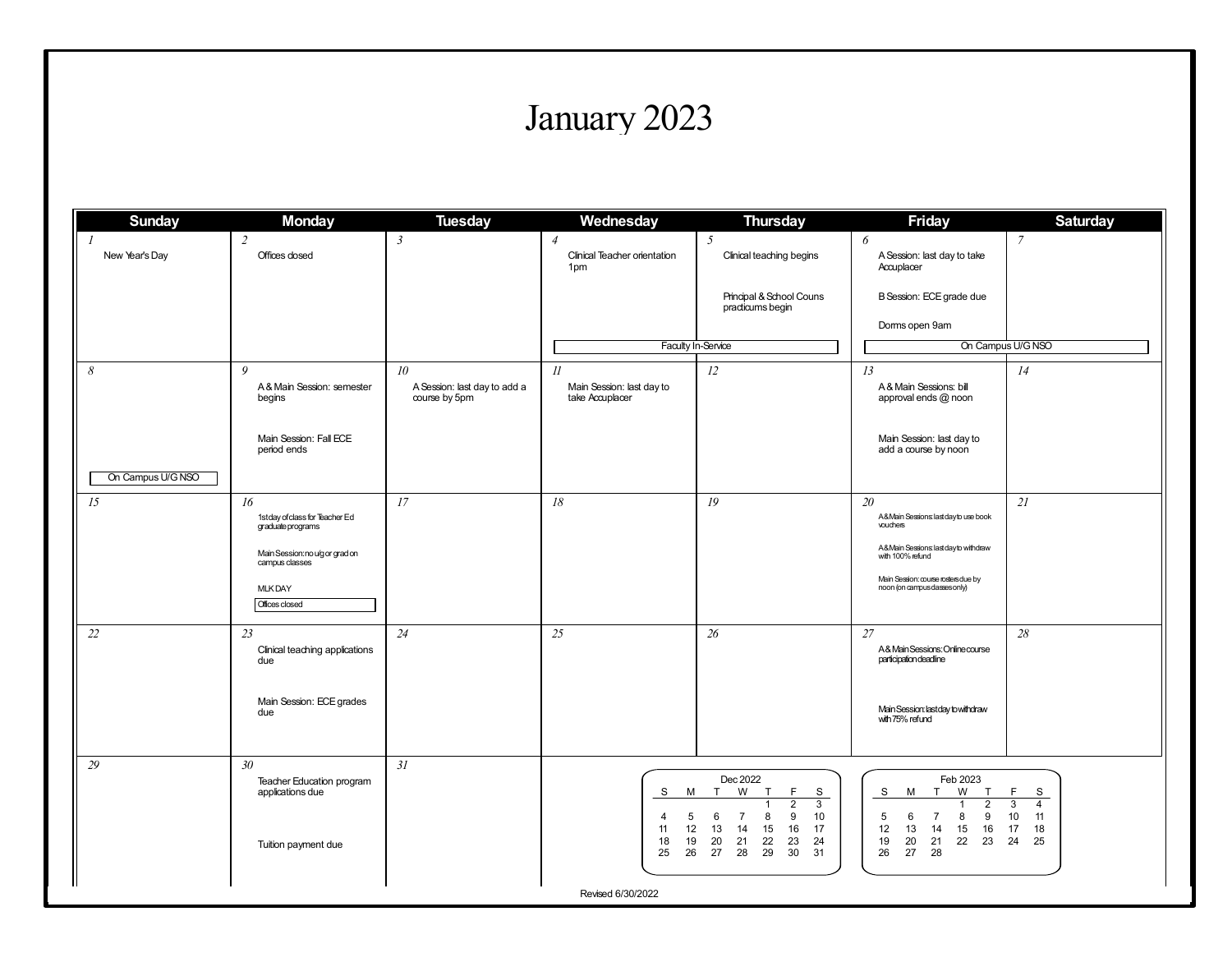### February 2023

| <b>Jan 2023</b><br>W<br>S<br>М<br>T<br>T<br>F                                                                                                                                              | S<br>S<br>M                                                                                                                                             | Mar 2023                                                                                                                                                                                   |                                                      | $\sqrt{2}$                                           | $\mathfrak{Z}$                                                                                                                     | $\overline{4}$ |
|--------------------------------------------------------------------------------------------------------------------------------------------------------------------------------------------|---------------------------------------------------------------------------------------------------------------------------------------------------------|--------------------------------------------------------------------------------------------------------------------------------------------------------------------------------------------|------------------------------------------------------|------------------------------------------------------|------------------------------------------------------------------------------------------------------------------------------------|----------------|
| $\overline{1}$<br>$\overline{2}$<br>3<br>$\,$ 5 $\,$<br>6<br>4<br>10<br>12<br>9<br>11<br>13<br>8<br>15<br>16<br>17<br>18<br>19<br>20<br>22<br>23<br>24<br>25<br>26<br>27<br>29<br>30<br>31 | $\overline{7}$<br>14<br>5<br>6<br>21<br>12<br>13<br>28<br>19<br>20<br>26<br>27                                                                          | T<br>W<br>T<br>F<br>S<br>$\overline{2}$<br>3<br>$\overline{4}$<br>9<br>$\overline{7}$<br>8<br>10<br>11<br>18<br>14<br>15<br>16<br>17<br>25<br>21<br>22<br>23<br>24<br>28<br>29<br>30<br>31 |                                                      |                                                      | Main Session: last day to<br>withdraw with 50% refund                                                                              |                |
| 5<br>6                                                                                                                                                                                     | A Session: ECE request<br>period begins<br>RAApplications due                                                                                           | $\overline{7}$                                                                                                                                                                             | 8                                                    | 9<br>Faculty In-Service                              | 10 <sup>10</sup><br>Main Session: last day to<br>withdraw with 25% refund<br>Main Session: Online course<br>participation deadline | $\mathcal{U}$  |
|                                                                                                                                                                                            |                                                                                                                                                         |                                                                                                                                                                                            |                                                      | Main Session: Winter Break - no U/G on campus dasses |                                                                                                                                    |                |
| 12<br>13                                                                                                                                                                                   | A Session: course<br>evaluations begin in<br>Blackboard                                                                                                 | 14<br><b>Valentine's Day</b>                                                                                                                                                               | 15                                                   | 16                                                   | 17<br>Summer book adoptions<br>due by 5pm<br>University Friday                                                                     | $18\,$         |
| 19<br>20                                                                                                                                                                                   | A Session: ECE requestperiod<br>ends<br>A Session: last day to withdraw from<br>acourse<br>B Session: Spring course selection<br>& bill approval begins | 2l<br>A & Main Sessions: Summer<br>course selection begins                                                                                                                                 | 22<br><b>Teacher Education</b><br>Committee mtgs 3pm | 23                                                   | 24<br>A Session ends<br>A Session: course<br>evaluations end                                                                       | 25             |
| 27<br>26                                                                                                                                                                                   |                                                                                                                                                         | 28<br>A Session: final grades due<br>by noon<br>Tuition payment due                                                                                                                        | Revised 6/30/2022                                    |                                                      |                                                                                                                                    |                |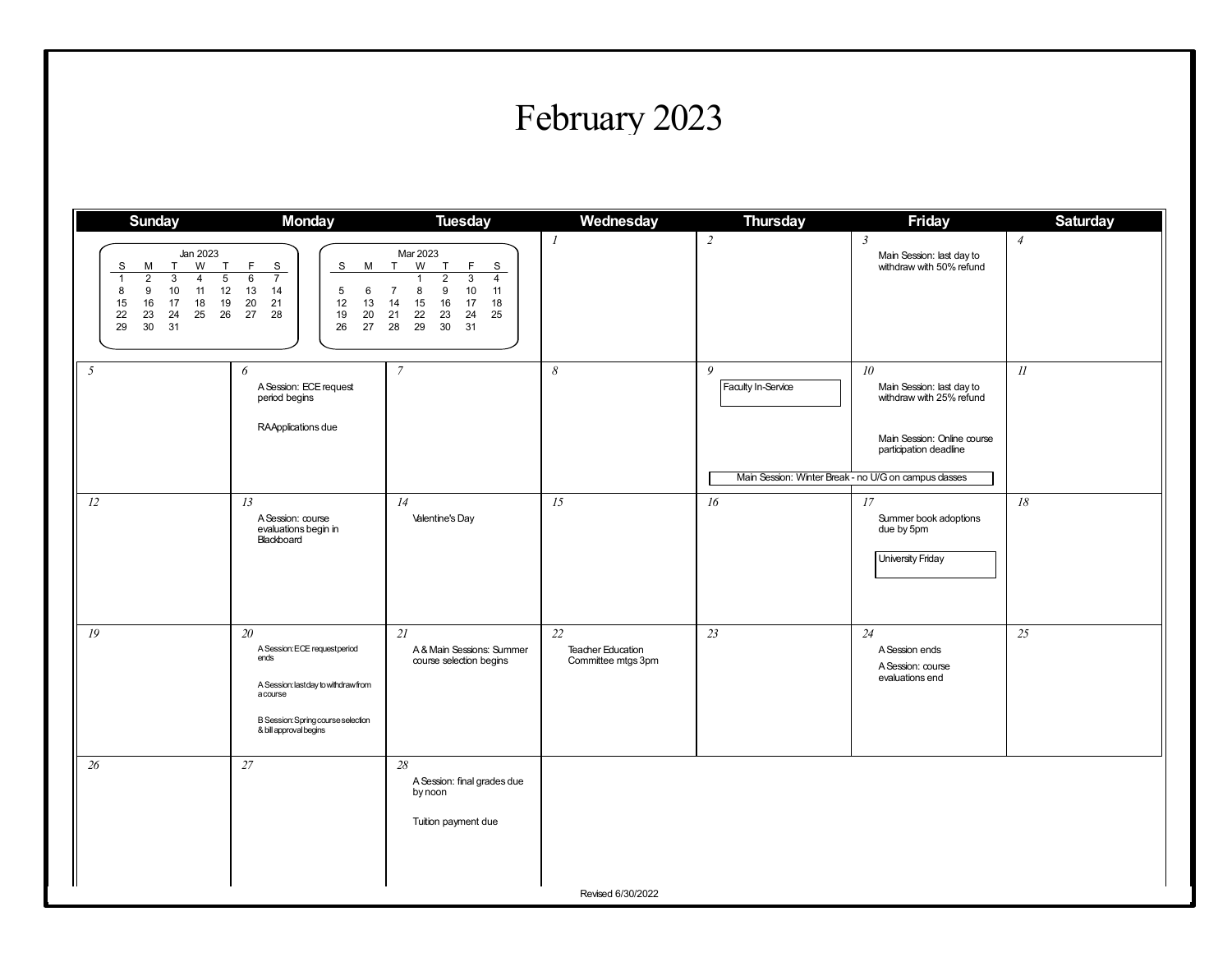#### March 2023

| <b>Sunday</b>                                                                                                                                                                             | <b>Monday</b>                                                                                                                                                                     | <b>Tuesday</b>                                                                                                                                                    | Wednesday                                      | <b>Thursday</b>                                              | <b>Friday</b>                                                                                                                                                              | <b>Saturday</b> |
|-------------------------------------------------------------------------------------------------------------------------------------------------------------------------------------------|-----------------------------------------------------------------------------------------------------------------------------------------------------------------------------------|-------------------------------------------------------------------------------------------------------------------------------------------------------------------|------------------------------------------------|--------------------------------------------------------------|----------------------------------------------------------------------------------------------------------------------------------------------------------------------------|-----------------|
| Feb 2023<br>T<br>W<br>T<br>S<br>M<br>$\overline{2}$<br>$\overline{1}$<br>5<br>8<br>9<br>$\overline{7}$<br>6<br>15<br>16<br>12<br>13<br>14<br>22<br>23<br>19<br>20<br>21<br>26<br>27<br>28 | F<br>S<br>S<br>М<br>$\overline{3}$<br>$\overline{4}$<br>10<br>11<br>2<br>3<br>17<br>18<br>$\boldsymbol{9}$<br>10<br>25<br>24<br>16<br>17<br>23<br>24<br>30                        | Apr 2023<br>T<br>W<br>T<br>F<br>S<br>5<br>8<br>6<br>$\overline{7}$<br>4<br>11<br>15<br>12<br>13<br>14<br>18<br>19<br>22<br>20<br>21<br>26<br>28<br>29<br>25<br>27 | $\mathcal{I}$                                  | $\overline{c}$                                               | $\mathfrak{Z}$<br>Academic Preview Day<br>B Session: last day to take<br>Accuplacer                                                                                        | $\overline{4}$  |
| 5                                                                                                                                                                                         | 6<br>1st day of 2nd placement for dual<br>placementteachers<br><b>B</b> Session begins<br>Main Session: ECE request period<br>begins<br>TeacherEducation SupervisoryBoard<br>mtg. | $\overline{7}$<br>B Session: last day to add a<br>course by 5pm                                                                                                   | 8<br>B Session: bill approval ends<br>$@$ noon | 9                                                            | 10 <sup>°</sup><br>A Session: ECE period ends                                                                                                                              | $_{II}$         |
| 12                                                                                                                                                                                        | 13                                                                                                                                                                                | 14                                                                                                                                                                | 15                                             | 16                                                           | 17<br>B Session last day to use book vouchers<br>B Session: last day to withdraw with 100% refund<br>Main Session: Online course participation<br>deadine<br>Offices dosed | $18\,$          |
|                                                                                                                                                                                           |                                                                                                                                                                                   |                                                                                                                                                                   |                                                | Spring Break: Main Session - no u/g or grad on campus dasses |                                                                                                                                                                            |                 |
| 19                                                                                                                                                                                        | 20                                                                                                                                                                                | 2l                                                                                                                                                                | 22                                             | 23                                                           | 24<br>A Session: ECE grades due<br>B Session: Online course<br>participation deadline                                                                                      | 25              |
| 26                                                                                                                                                                                        | 27<br>Fall book adoptions due by<br>5pm                                                                                                                                           | $28\,$                                                                                                                                                            | 29<br>Revised 6/30/2022                        | 30<br>Tuition payment due                                    | 31<br>Summer applications due<br>(ACP, Post-Bacc & School<br>Couns only)<br>Spring Campus Days                                                                             |                 |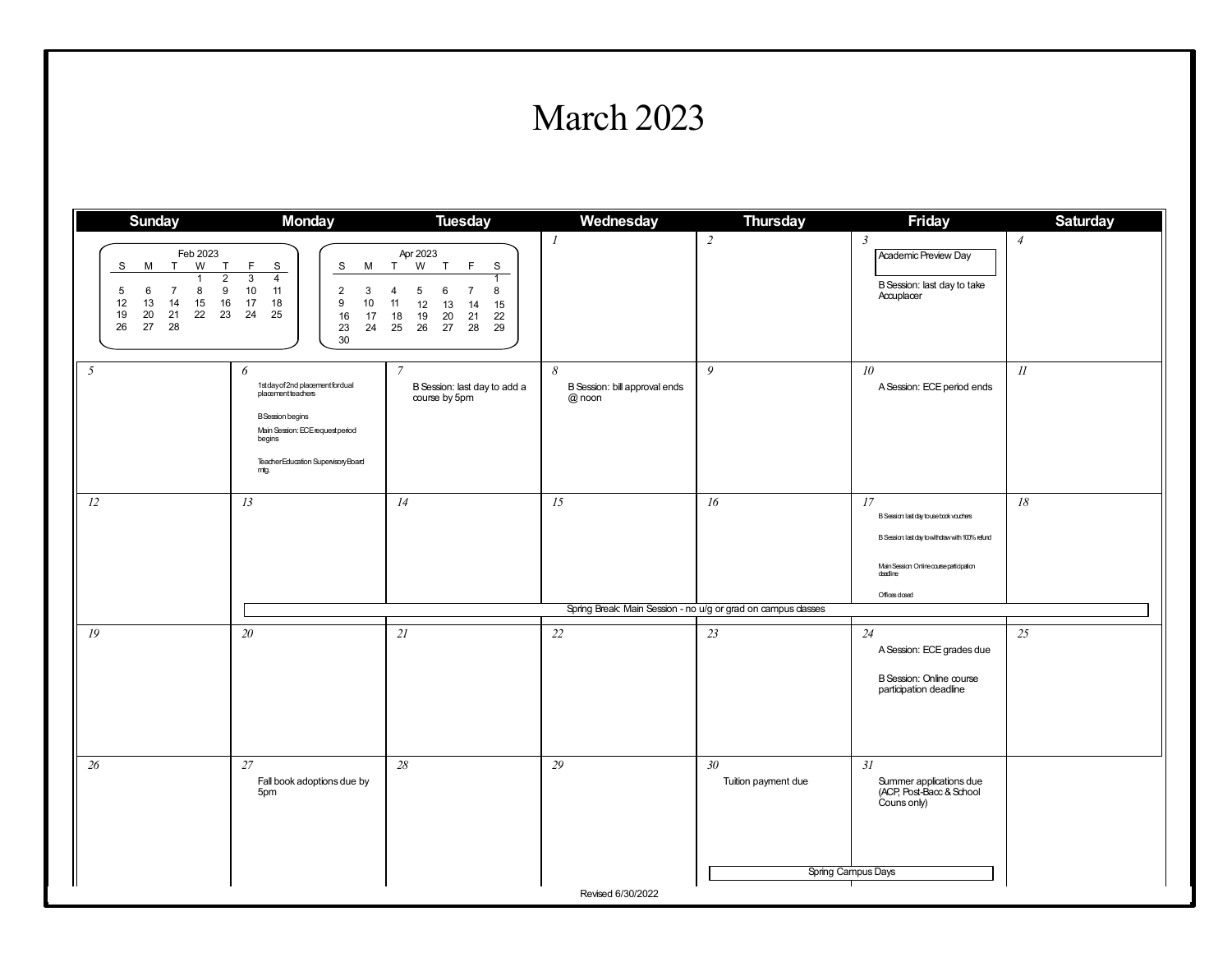## April 2023

| <b>Sunday</b>                               | <b>Monday</b>                                                                                                                              | <b>Tuesday</b>                                                                                                                                                                                                                                                                                          | Wednesday                                                                                                                                                                                                                                                                         | <b>Thursday</b>                                                                       | <b>Friday</b>                                                                                   | <b>Saturday</b>                      |
|---------------------------------------------|--------------------------------------------------------------------------------------------------------------------------------------------|---------------------------------------------------------------------------------------------------------------------------------------------------------------------------------------------------------------------------------------------------------------------------------------------------------|-----------------------------------------------------------------------------------------------------------------------------------------------------------------------------------------------------------------------------------------------------------------------------------|---------------------------------------------------------------------------------------|-------------------------------------------------------------------------------------------------|--------------------------------------|
|                                             | S<br>M<br>$\frac{5}{12}$<br>6<br>13<br>$\frac{19}{26}$<br>$\frac{20}{27}$                                                                  | Mar 2023<br>W<br>T<br>T<br>F<br>$\overline{\mathbf{s}}$<br>$\overline{3}$<br>$\begin{array}{c}\n2 \\ 9 \\ 16\n\end{array}$<br>$\overline{4}$<br>$\frac{10}{17}$<br>$\overline{7}$<br>$\frac{8}{15}$<br>11<br>18<br>14<br>$\frac{21}{28}$<br>$\frac{22}{29}$<br>$\frac{23}{30}$<br>$\frac{24}{31}$<br>25 | May 2023<br>r W<br>$\overline{\mathbf{s}}$<br>T<br>T<br>м<br>$\begin{array}{c}\n2 \\ 9 \\ 16\n\end{array}$<br>3<br>$\overline{4}$<br>-1<br>8<br>$\frac{10}{17}$<br>11<br>$\overline{7}$<br>18<br>14<br>15<br>$\frac{23}{30}$<br>25<br>$^{21}_{28}$<br>$\frac{22}{29}$<br>24<br>31 | F<br>$\frac{8}{6}$<br>$\frac{13}{20}$<br>27<br>$\frac{1}{5}$<br>$\frac{12}{19}$<br>26 |                                                                                                 | $\overline{I}$<br>Summer syllabi due |
| $\overline{c}$                              | $\mathfrak{Z}$<br><b>B</b> Session: ECE request<br>period begins                                                                           | $\overline{4}$<br>A & Main Sessions: Fall<br>course selection begins                                                                                                                                                                                                                                    | 5                                                                                                                                                                                                                                                                                 | 6                                                                                     | $\overline{7}$<br>Good Friday<br>Offices dosed<br>Main Session: no U/G or grad on campus dasses | 8                                    |
| 9<br>Easter                                 | 10 <sup>10</sup><br>B & Main Sessions: course<br>evaluations begin in Blackboard<br>Main Session: no day classes -<br>nightclasses do meet | $\mathcal{U}$                                                                                                                                                                                                                                                                                           | 12                                                                                                                                                                                                                                                                                | 13                                                                                    | 14<br><b>Class Night</b><br><b>University Friday</b>                                            | 15                                   |
| 16                                          | 17<br>B & Main Sessions: ECE request<br>period ends<br>B & Main Sessions: lastday to<br>withdraw from a course                             | 18<br>A & Main Sessions: Summer<br>bill approval opens @ noon                                                                                                                                                                                                                                           | 19                                                                                                                                                                                                                                                                                | 20                                                                                    | 21<br>B & Main Sessions: course<br>evaluations end<br><b>B</b> Session ends                     | 22                                   |
| 23                                          | 24                                                                                                                                         | 25<br>B & Main Sessions:<br>graduating student grades<br>due $@$ noon                                                                                                                                                                                                                                   | 26                                                                                                                                                                                                                                                                                | 27<br>Last day of dinical teaching<br>Last day of of School<br>Counseling practicum   | 28<br>Commencement<br>Main Session: semester<br>ends                                            | 29<br>Dorms dose @noon               |
|                                             |                                                                                                                                            |                                                                                                                                                                                                                                                                                                         | Finals begin Monday @ 6pm                                                                                                                                                                                                                                                         |                                                                                       |                                                                                                 |                                      |
| 30 <sub>2</sub><br>Tuition payment due<br>Ш |                                                                                                                                            |                                                                                                                                                                                                                                                                                                         |                                                                                                                                                                                                                                                                                   |                                                                                       |                                                                                                 |                                      |
|                                             |                                                                                                                                            |                                                                                                                                                                                                                                                                                                         | Revised 6/30/2022                                                                                                                                                                                                                                                                 |                                                                                       |                                                                                                 |                                      |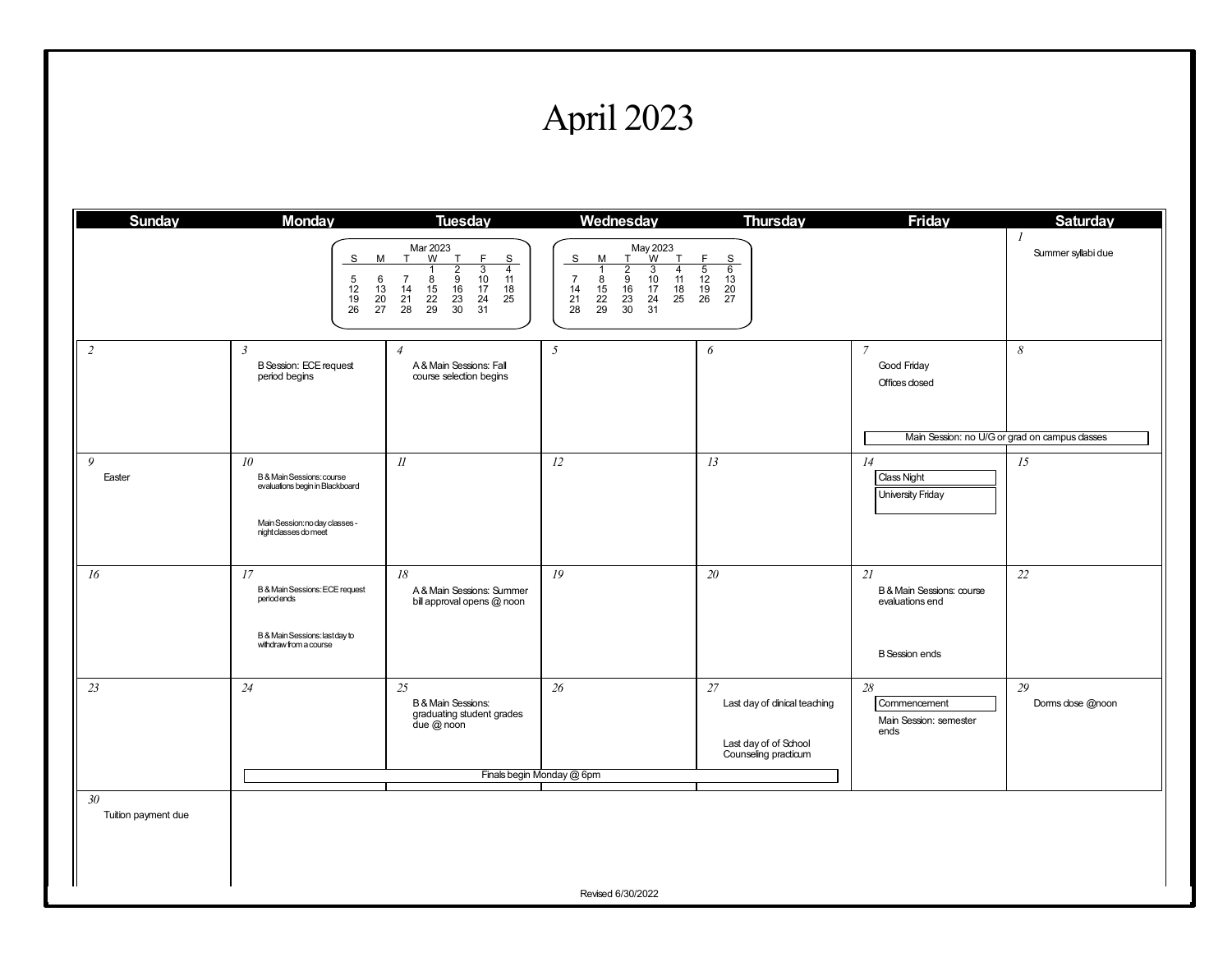## May 2023

| <b>Sunday</b>                               | <b>Monday</b>                                                       | <b>Tuesday</b>                                                  | Wednesday                                                       | <b>Thursday</b>                                                                                                                                           | <b>Friday</b>                                                                                                                                               | <b>Saturday</b>                                                                                                                                                                            |
|---------------------------------------------|---------------------------------------------------------------------|-----------------------------------------------------------------|-----------------------------------------------------------------|-----------------------------------------------------------------------------------------------------------------------------------------------------------|-------------------------------------------------------------------------------------------------------------------------------------------------------------|--------------------------------------------------------------------------------------------------------------------------------------------------------------------------------------------|
|                                             | $\boldsymbol{l}$                                                    | $\overline{2}$<br>B & Main Sessions: final<br>grades due @ noon | $\mathfrak{Z}$<br>Education Committee mtg.                      | $\overline{4}$                                                                                                                                            | $5\overline{)}$<br>A Session: last day to take<br>Accuplacer                                                                                                | 6                                                                                                                                                                                          |
| $\overline{7}$                              | 8<br>A & Main Sessions:<br>semester begins<br>Grad on campus begins | 9<br>A Session: last day to add a<br>course by 5pm              | 10 <sup>2</sup><br>Main Session: last day to<br>take Accuplacer | $\mathcal{U}$                                                                                                                                             | 12<br>A & Main Session: bill approval<br>ends @ noon<br><b>B Session: ECE period ends</b><br>Main Session: lastday to add a<br>course by noon               | 13                                                                                                                                                                                         |
| 14                                          | 15                                                                  | 16                                                              | 17<br>On campus course rosters<br>due $@$ noon                  | $18\,$                                                                                                                                                    | 19<br>A&Main Sessions: last day to use book<br>vouchers<br>A&Main Sessions: last day to withdraw<br>with 100% refund<br>Grad on campusends                  | 20                                                                                                                                                                                         |
| 21                                          | 22                                                                  | 23                                                              | 24                                                              | 25                                                                                                                                                        | 26<br>A&Main Sessions: Online course<br>participation deadline<br><b>B</b> Session: ECE grades due<br>Main Session: last day to withdraw with<br>50% refund | 27                                                                                                                                                                                         |
| 28<br>Main Session: ECE period<br>ends<br>Ш | 29<br>Memorial Day<br>Offices closed                                | 30 <sup>°</sup><br>Tuition payment due                          | 31<br>Revised 6/30/2022                                         | Apr 2023<br>W<br>T<br>S<br>м<br>T<br>5<br>3<br>6<br>2<br>4<br>10<br>12<br>13<br>9<br>11<br>17<br>19<br>16<br>18<br>20<br>24<br>25<br>26<br>27<br>23<br>30 | F<br>S<br>S<br>M<br>$\mathbf{1}$<br>8<br>5<br>$\overline{7}$<br>4<br>14<br>15<br>12<br>11<br>22<br>19<br>21<br>18<br>28<br>29<br>26<br>25                   | <b>Jun 2023</b><br>W<br>F<br>T<br>T<br>S<br>$\overline{2}$<br>3<br>9<br>10<br>8<br>6<br>$\overline{7}$<br>13<br>14<br>15<br>16<br>17<br>21<br>22<br>23<br>24<br>20<br>27<br>28<br>29<br>30 |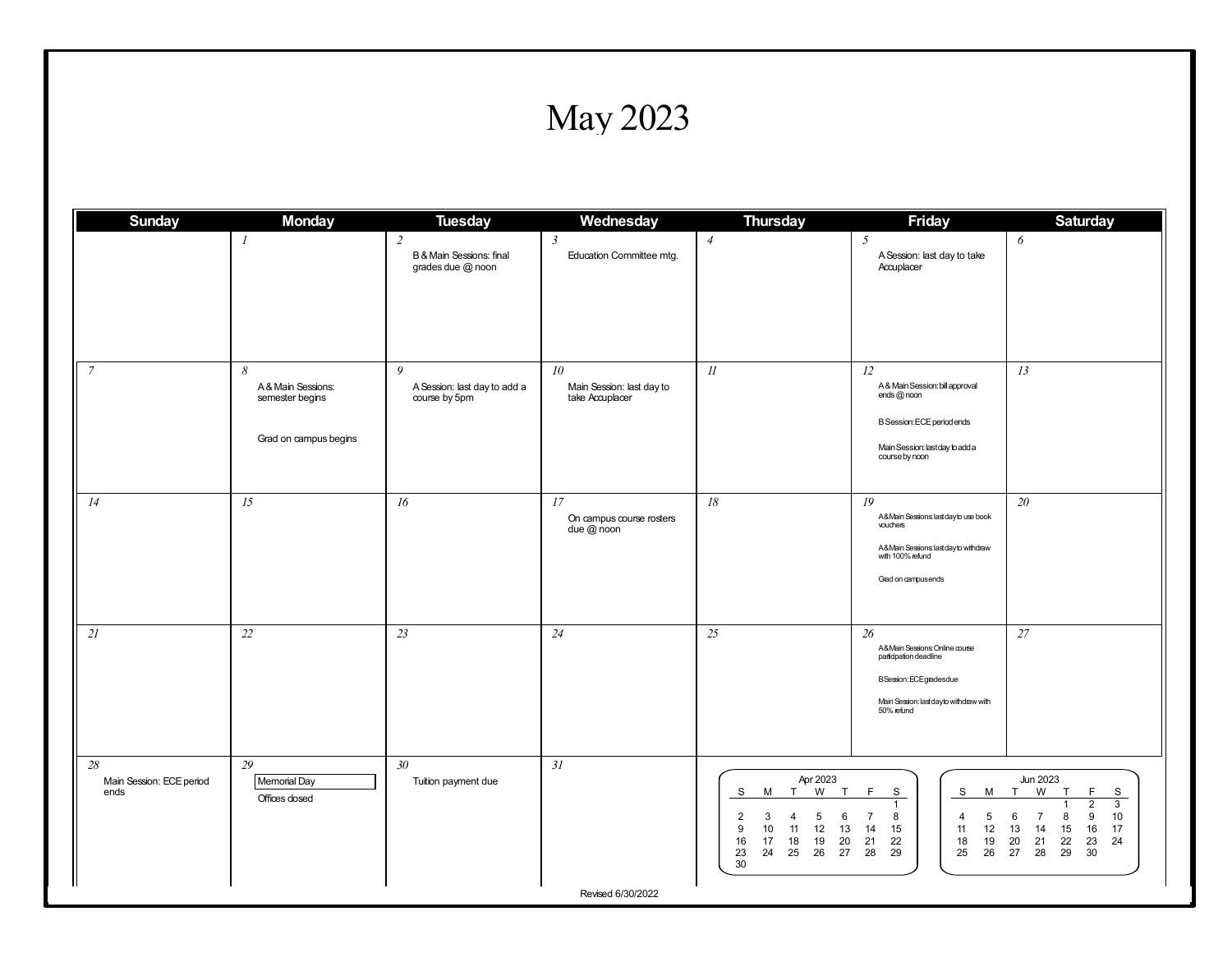#### June 2023

| <b>Sunday</b>                                        | <b>Monday</b>                                                                                                                                                                                                     | <b>Tuesday</b>                                                                                                                                                         | Wednesday                                                         | <b>Thursday</b>           | <b>Friday</b>                                                                                                                                                                                          | <b>Saturday</b> |
|------------------------------------------------------|-------------------------------------------------------------------------------------------------------------------------------------------------------------------------------------------------------------------|------------------------------------------------------------------------------------------------------------------------------------------------------------------------|-------------------------------------------------------------------|---------------------------|--------------------------------------------------------------------------------------------------------------------------------------------------------------------------------------------------------|-----------------|
| S<br>М<br>8<br>7<br>14<br>15<br>22<br>21<br>28<br>29 | May 2023<br>W<br>F<br>T<br>$\mathsf{T}$<br>S<br>$\overline{5}$<br>$\overline{2}$<br>3<br>6<br>$\overline{4}$<br>10<br>12<br>9<br>11<br>13<br>16<br>17<br>18<br>19<br>20<br>23<br>24<br>25<br>26<br>27<br>30<br>31 | <b>Jul 2023</b><br>W<br>S<br>M<br>T<br>T<br>2<br>3<br>5<br>6<br>4<br>11<br>12<br>13<br>9<br>10<br>18<br>19<br>20<br>16<br>17<br>23<br>25<br>26<br>27<br>24<br>30<br>31 | F<br>S<br>$\overline{7}$<br>8<br>15<br>14<br>21<br>22<br>28<br>29 | $\mathcal{I}$             | $\overline{c}$                                                                                                                                                                                         | $\mathfrak{Z}$  |
| $\overline{4}$                                       | $\overline{5}$<br>A Session: course evaluations begin in<br>Blackboard<br>A Session: ECE request period begins<br>B Session: Summercourse selection &<br>bill approval begins                                     | 6                                                                                                                                                                      | $\overline{7}$                                                    | 8                         | 9<br>Main Session: Online course<br>participation deadline                                                                                                                                             | 10 <sup>°</sup> |
| $\mathcal{U}$                                        | 12<br>A Session: ECE requestperiod<br>ends<br>A Session: last day to withdraw from<br>acourse<br>Main Session: Spring ECE grade<br>due                                                                            | 13                                                                                                                                                                     | 14                                                                | 15<br>Tuition payment due | 16<br>A Session ends<br>A Session: course<br>evaluations end<br>B Session: last day to take<br>Accuplacer                                                                                              | 17              |
| $18\,$                                               | 19<br><b>B</b> Session begins                                                                                                                                                                                     | 20<br>A Session: final grades due<br>by noon<br>B Session: last day to add a<br>course by 5pm                                                                          | 21<br>B Session: bill approval ends<br>@ noon                     | 22                        | 23                                                                                                                                                                                                     | 24              |
| 25                                                   | 26<br>Main Session: ECE request<br>period begins                                                                                                                                                                  | $27\,$                                                                                                                                                                 | $28\,$                                                            | 29                        | 30 <sub>2</sub><br>ASession: ECE period ends<br>B Session: last day to use book vouchers<br>B Session: last day to with draw with<br>100% refund<br>B Session: Online course participation<br>deadline |                 |
|                                                      |                                                                                                                                                                                                                   |                                                                                                                                                                        | Revised 6/30/2022                                                 |                           |                                                                                                                                                                                                        |                 |